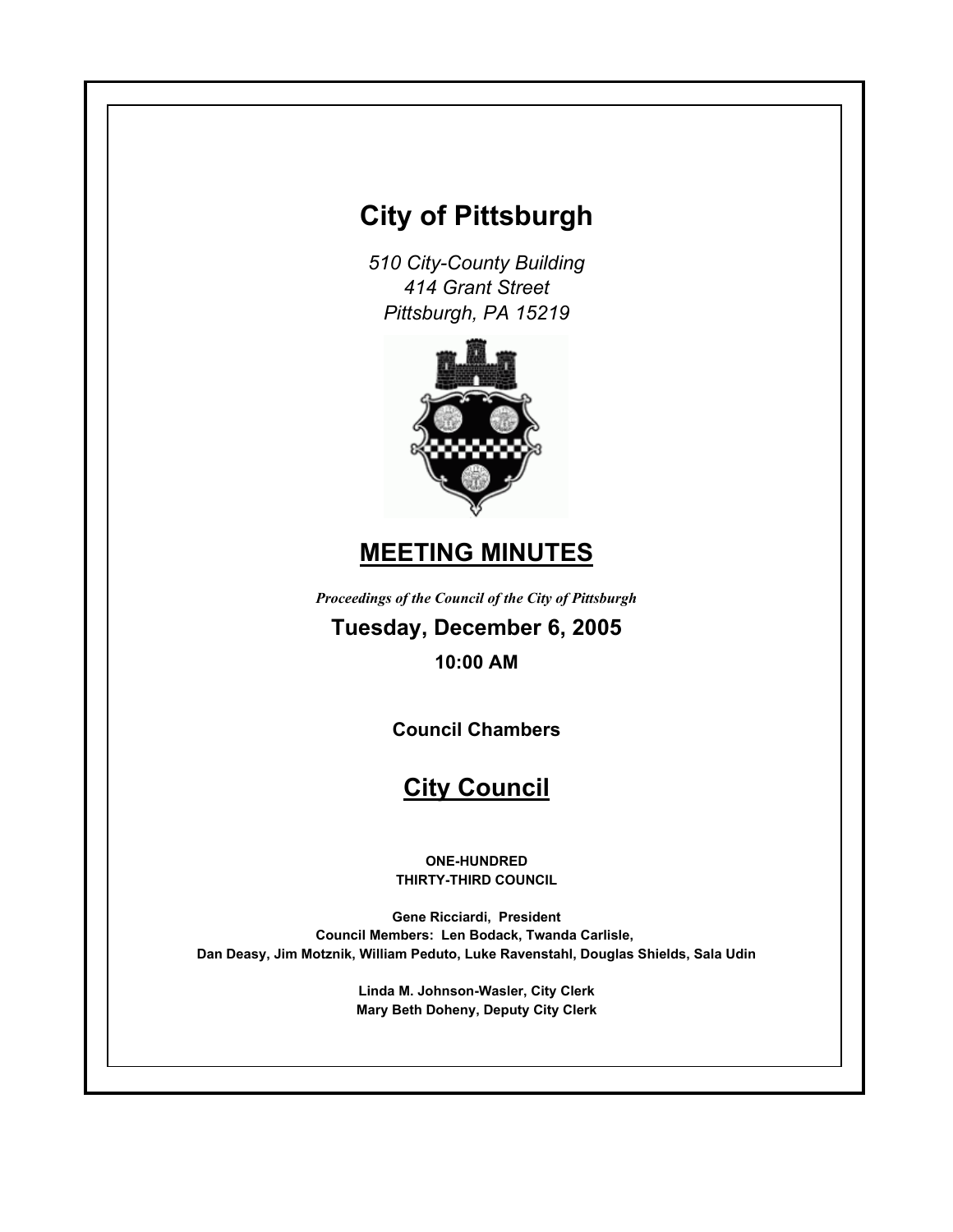# **ROLL CALL**

Present: 9 - Mr. Bodack, Ms. Carlisle, Mr. Deasy, Mr. Motznik, Mr. Peduto, Mr. Shields, Mr. Ricciardi, Mr. Udin and Mr. Ravenstahl

# **PLEDGE OF ALLEGIANCE**

# **RESIGNATION OF COUNCIL PRESIDENT**

**A motion was made to approve the resignation of Councilman Ricciardi as President of Council. The motion carried by the following vote:**

**Votes:** Ayes: 8 - Mr. Bodack, Ms. Carlisle, Mr. Deasy, Mr. Motznik, Mr. Shields, Mr. Ricciardi, Mr. Udin and Mr. Ravenstahl Noes: 0 Abstentions: 1 - Mr. Peduto

### **NOMINATION AND ELECTION OF A NEW COUNCIL PRESIDENT**

*Councilman Douglas Shields made a motion to nominate Luke Ravenstahl. Motion was seconded by Councilman Jim Motznik.*

*Councilman Len Bodack nominated Councilwoman Twanda Carlisle. The motioned was seconded by Councilman Sala Udin.*

**A motion was made to take a roll call vote on the nomnination of Luke Ravenstahl. The motion carried by the following vote:**

**Votes:** Ayes: 5 - Mr. Deasy, Mr. Motznik, Mr. Shields, Mr. Ricciardi and Mr. Ravenstahl Noes: 2 - Ms. Carlisle and Mr. Peduto Abstentions: 2 - Mr. Bodack and Mr. Udin

**In accordance with law, a roll call vote on nominations is taken in the order in which they are made, until a majority vote is received.**

# **APPOINTMENT OF COMMITTEE CHAIR:**

*Mr. Ravenstahl appointed Councilman Dan Deasy to serve as Chair of the Department of Public Works & Environmental Services.*

# **PROCLAMATIONS**

Bill No. **[2005-1976](http://legistar.city.pittsburgh.pa.us/detailreport//matter.aspx?key=8058)** thanks the Make-A-Wish Foundation for its commitment to making special dreams NOW, THEREFORE, BE IT RESOLVED, that the Council of the City of Pittsburgh come true for children and whishes them much success with the 2005 campaign.

> BE IT FURTHER RESOLVED, that December 12 through 23, 2005 is declared "LIGHT UP A CHILD'S LIFE" days in the City of Pittsburgh.

# **SPONSOR(S): DAN DEASY**

**A motion was made that this matter be Adopted. The motion carried.**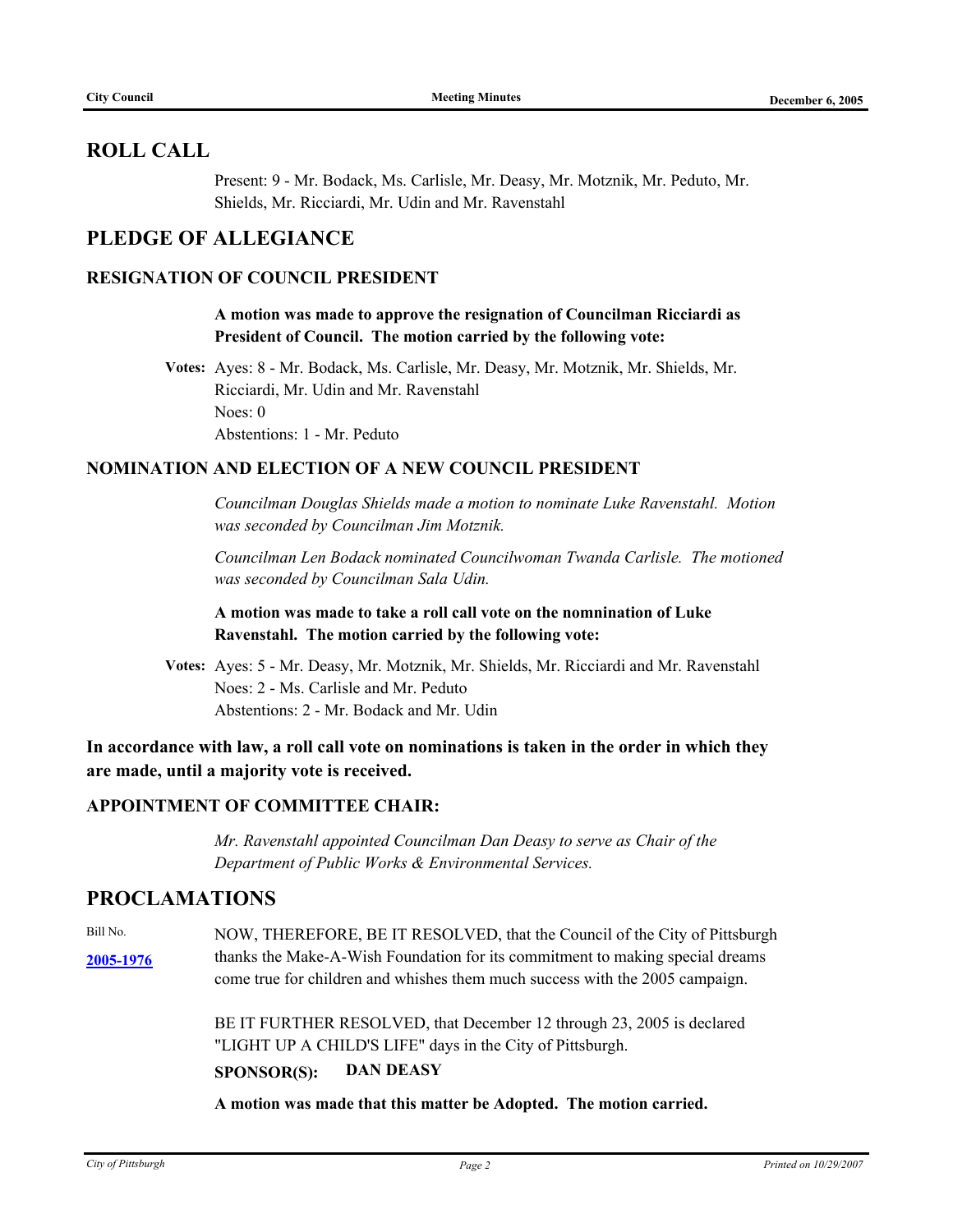| <b>City Council</b> | <b>Meeting Minutes</b>                                                                                                                                                 | December 6, 2005 |
|---------------------|------------------------------------------------------------------------------------------------------------------------------------------------------------------------|------------------|
| Bill No.            | Now, therefore, be it resolved that the Council of the City of Pittsburgh morns the loss                                                                               |                  |
| 2005-1977           | of Monsignor Charles Owen Rice and honors his life and legacy on International                                                                                         |                  |
|                     | Human Rights Day, December 10, 2005.                                                                                                                                   |                  |
|                     | <b>SPONSOR(S):</b><br>GENE RICCIARDI, JIM MOTZNIK, DAN DEASY,<br>DOUGLAS SHIELDS, WILLIAM PEDUTO AND LEN<br><b>BODACK</b>                                              |                  |
|                     | A motion was made that this matter be Adopted. The motion carried.                                                                                                     |                  |
| Bill No.            | NOW, THEREFORE, BE IT RESOVLED that the Mayor and the Council of the City                                                                                              |                  |
| 2005-1978           | of Pittsburgh hereby recognizes the South Point Breeze Organization to be a civic<br>and/or service organization within the context of the Pennsylvania Small Games of |                  |
|                     | Chance Act, as amended.<br><b>TWANDA CARLISLE AND WILLIAM PEDUTO</b><br><b>SPONSOR(S):</b>                                                                             |                  |
|                     | A motion was made that this matter be Adopted. The motion carried.                                                                                                     |                  |

# **MS. CARLISLE PRESENTS COMMITTEE ON HOUSING, ECONOMIC DEVELOPMENT & PROMOTION**

Bill No. **[2005-1974](http://legistar.city.pittsburgh.pa.us/detailreport//matter.aspx?key=8055)** 2003, as amended, entitled: "Adopting and approving the 2003 Capital Budget and the Resolution amending and supplementing Resolution No. 891, effective January 1, 2003 Community Development Block Grant Program; and approving the 2003 through 2008 Capital Improvement Program, by adjusting various line items in conformance with City Council's 2003 Capital Budget amendments." by amending various line items in Council District 6.

### **SPONSOR(S): SALA UDIN**

# **Read and referred to Housing, Economic Development & Promotion Committee**

Bill No. **[2005-1975](http://legistar.city.pittsburgh.pa.us/detailreport//matter.aspx?key=8056)** 2000, as amended, entitled: "Adopting and approving the 2000 Capital Budget and the Resolution amending and supplementing Resolution No. 861, effective January 1, 2000 Community Development Block Grant Program; and approving the 2000 through 2005 Capital Improvement Program, by adjusting various line items in conformance with City Council's 2000 Capital Budget amendments," by amending various line items in Council District 6.

# **SPONSOR(S): SALA UDIN**

# **Read and referred to Housing, Economic Development & Promotion Committee**

# **MR. DEASY PRESENTS COMMITTEE ON PUBLIC WORKS & ENVIRONMENTAL SERVICES**

Bill No. **[2005-1964](http://legistar.city.pittsburgh.pa.us/detailreport//matter.aspx?key=8045)** Resolution providing for an Agreement or Agreements or for the use of existing Agreements with a Consultant or Consultants for the design of the McArdle Viaduct No. 1; also providing for a Reimbursement Agreement or Agreements with the Commonwealth of Pennsylvania, Department of Transportation; and further providing for the payment of the costs thereof, not to exceed \$600,000.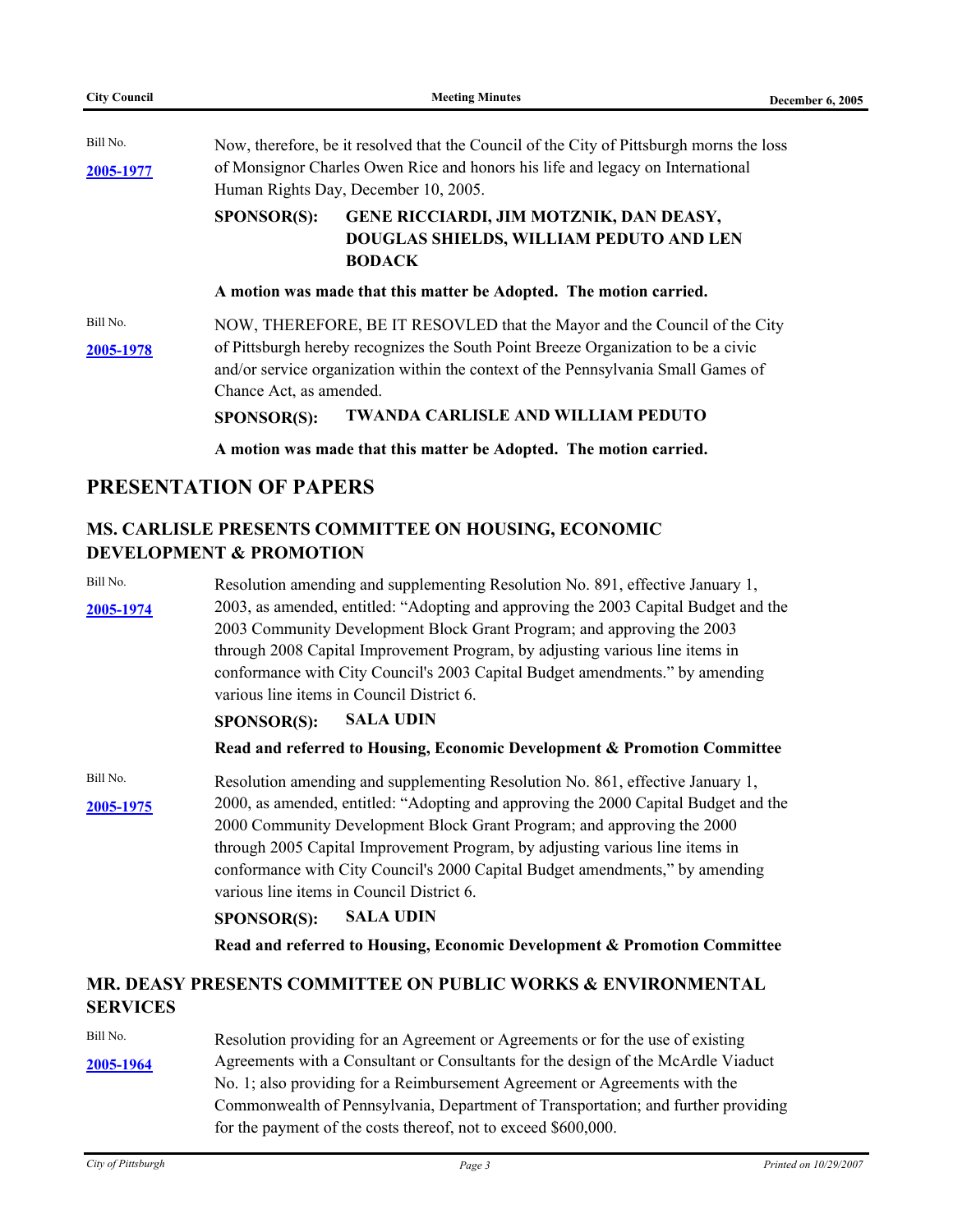### **Read and referred to Public Works & Environmental Services Committee**

# **MR. MOTZNIK PRESENTS COMMITTEE ON PARKS, RECREATION & YOUTH POLICY**

| Bill No.<br>2005-1909 | Resolution declaring that City Property located between the Seventh and Ninth Street<br>Bridges shall be dedicated for Public Park Purposes.                    |
|-----------------------|-----------------------------------------------------------------------------------------------------------------------------------------------------------------|
|                       | A motion was made that this matter be Waived under Rule 8. The motion<br>carried.                                                                               |
|                       | Read and referred to Parks, Recreation & Youth Policy Committee                                                                                                 |
| Bill No.<br>2005-1910 | Resolution declaring that certain City property near Chartier's Creek shall be dedicated<br>for public park purposes.                                           |
|                       | A motion was made that this matter be Waived under Rule 8. The motion<br>carried.                                                                               |
|                       | Read and referred to Parks, Recreation & Youth Policy Committee                                                                                                 |
| Bill No.<br>2005-1911 | Resolution declaring that certain City property shall be dedicated to become part of<br>Frick Park.                                                             |
|                       | A motion was made that this matter be Waived under Rule 8. The motion<br>carried.                                                                               |
|                       | Read and referred to Parks, Recreation & Youth Policy Committee                                                                                                 |
| Bill No.<br>2005-1912 | Resolution declaring that City property known as Junction Hollow shall be dedicated<br>for public park purposes and shall further become part of Schenley Park. |
|                       | A motion was made that this matter be Waived under Rule 8. The motion<br>carried.                                                                               |
|                       | Read and referred to Parks, Recreation & Youth Policy Committee                                                                                                 |
| Bill No.<br>2005-1913 | Resolution declaring that certain city property in Lawrenceville shall be dedicated for<br>public park purposes.                                                |
|                       | A motion was made that this matter be Waived under Rule 8. The motion<br>carried.                                                                               |
|                       | Read and referred to Parks, Recreation & Youth Policy Committee                                                                                                 |
| Bill No.<br>2005-1914 | Resolution declaring that City property known as Allegheny Riverfront Park (lower<br>level) shall be dedicated for public park purposes.                        |
|                       | A motion was made that this matter be Waived under Rule 8. The motion<br>carried.                                                                               |
|                       | Read and referred to Parks, Recreation & Youth Policy Committee                                                                                                 |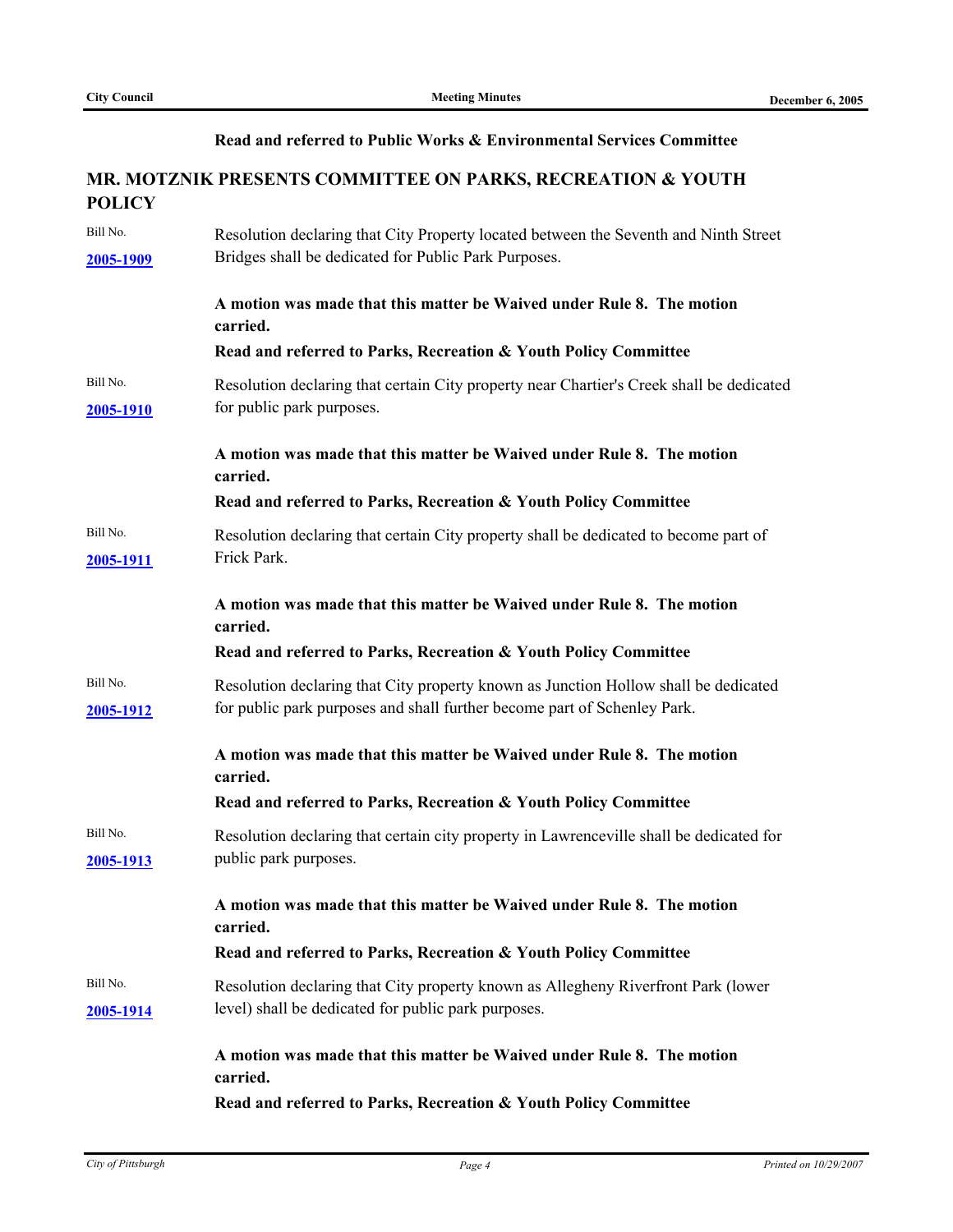| <b>City Council</b> | <b>Meeting Minutes</b>                                                                                                                                      | <b>December 6, 2005</b> |
|---------------------|-------------------------------------------------------------------------------------------------------------------------------------------------------------|-------------------------|
| Bill No.            |                                                                                                                                                             |                         |
|                     | Resolution authorizing the Mayor, the Director of the Department of Parks and                                                                               |                         |
| 2005-1965           | Recreation and the Director of the Department of Public Works to enter into an<br>Agreement or Agreements with the Mt. Washington Community Development     |                         |
|                     | Corporation ("MWCDC") to assist in stewardship and planning for the planned                                                                                 |                         |
|                     | Grandview Scenic Byway Park.                                                                                                                                |                         |
|                     | A motion was made that this matter be Waived under Rule 8. The motion<br>carried.                                                                           |                         |
|                     | Read and referred to Parks, Recreation & Youth Policy Committee                                                                                             |                         |
| Bill No.            | Resolution declaring that certain City property shall be combined to create a new City                                                                      |                         |
| 2005-1966           | park named the "Grandview Scenic Byway Park."                                                                                                               |                         |
|                     | A motion was made that this matter be Waived under Rule 8. The motion                                                                                       |                         |
|                     | carried.<br>Read and referred to Parks, Recreation & Youth Policy Committee                                                                                 |                         |
| Bill No.            |                                                                                                                                                             |                         |
|                     | Resolution declaring that certain City property in Washington's Landing shall be<br>dedicated for public park purposes.                                     |                         |
| 2005-1967           |                                                                                                                                                             |                         |
|                     | A motion was made that this matter be Sustained. The motion carried.                                                                                        |                         |
|                     | Read and referred to Parks, Recreation & Youth Policy Committee                                                                                             |                         |
| Bill No.            | Resolution declaring that certain City property in the South Side Works Plan of Lots,                                                                       |                         |
| 2005-1968           | No. 4, shall be dedicated for public park purposes.                                                                                                         |                         |
|                     | A motion was made that this matter be Waived under Rule 8. The motion<br>carried.                                                                           |                         |
|                     | Read and referred to Parks, Recreation & Youth Policy Committee                                                                                             |                         |
|                     | MR. SHIELDS PRESENTS COMMITTEE ON FINANCE & BUDGET                                                                                                          |                         |
| Bill No.            | Ordinance amending the Pittsburgh Code, Title Two, Fiscal, Article VII, Business                                                                            |                         |
| 2005-1954           | Related Taxes, Chapter 245, Earned Income Tax by fixing the rate of interest on                                                                             |                         |
|                     | certain delinquent Earned Income for [2005] 2006.                                                                                                           |                         |
|                     | Read and referred to Finance & Budget Committee                                                                                                             |                         |
| Bill No.            | Ordinance amending the Pittsburgh Code, Title Two, Fiscal, Article VII, Business                                                                            |                         |
| 2005-1955           | Related Taxes, Chapter 246, Home Rule Tax by fixing the rate of interest on certain                                                                         |                         |
|                     | delinquent Earned Income for [2005] 2006.                                                                                                                   |                         |
|                     | Read and referred to Finance & Budget Committee                                                                                                             |                         |
| Bill No.            | Resolution providing for the issuance of a warrant in favor of KDKA-TV, in the                                                                              |                         |
| 2005-1956           | amount of \$9,300.00 for the taping and broadcasting of a commercial entitled "Beat<br>Auto Theft" and providing for the payment thereof. (PRESENTED BY MR. |                         |
|                     | BODACK)                                                                                                                                                     |                         |
|                     | Read and referred to Finance & Budget Committee                                                                                                             |                         |
|                     |                                                                                                                                                             |                         |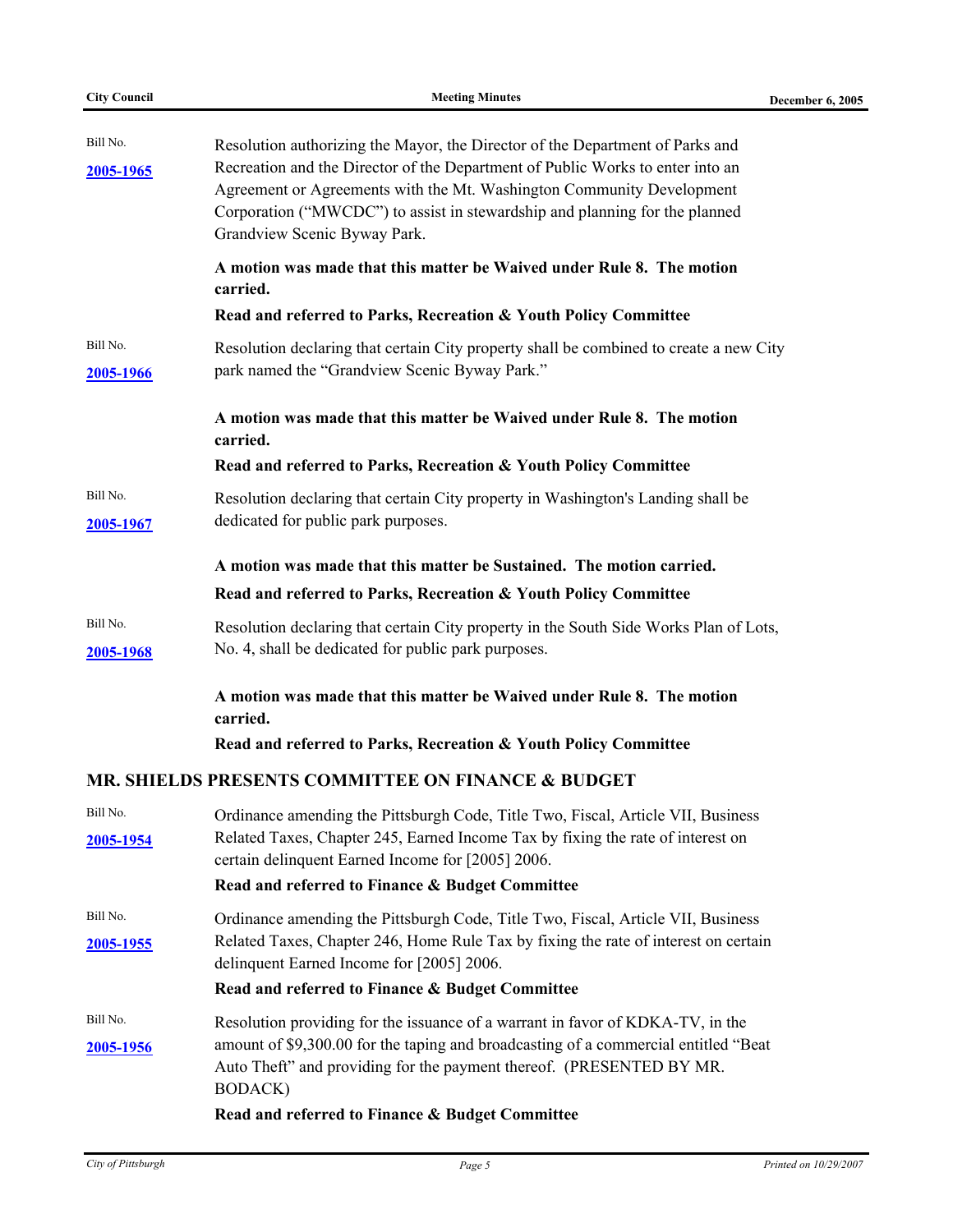| <b>City Council</b>   | <b>Meeting Minutes</b>                                                                                                                                                                                                                                                                                                                                                                                                                                                                                                                                                                                                                                                 | December 6, 2005 |
|-----------------------|------------------------------------------------------------------------------------------------------------------------------------------------------------------------------------------------------------------------------------------------------------------------------------------------------------------------------------------------------------------------------------------------------------------------------------------------------------------------------------------------------------------------------------------------------------------------------------------------------------------------------------------------------------------------|------------------|
| Bill No.<br>2005-1957 | Resolution transferring a total of \$4,176,500 from various accounts within the 2005<br>Operating Budget. This transfer is necessary to meet expenditures for the remainder of<br>2005.                                                                                                                                                                                                                                                                                                                                                                                                                                                                                |                  |
|                       | Read and referred to Finance & Budget Committee                                                                                                                                                                                                                                                                                                                                                                                                                                                                                                                                                                                                                        |                  |
| Bill No.<br>2005-1961 | Resolution designating Banks and Lending Institutions to act as Depositories for the<br>year 2006 in accordance with the Pittsburgh Code, Title Two, Fiscal, Article III,<br>Depositories.                                                                                                                                                                                                                                                                                                                                                                                                                                                                             |                  |
|                       | Read and referred to Finance & Budget Committee                                                                                                                                                                                                                                                                                                                                                                                                                                                                                                                                                                                                                        |                  |
| Bill No.<br>2005-1962 | Resolution authorizing the assignment of the City's current lease with the Pittsburgh<br>Center for the Arts to the entity created by the merger of the Pittsburgh Center for the<br>Arts and Pittsburgh Filmmakers.                                                                                                                                                                                                                                                                                                                                                                                                                                                   |                  |
|                       | Read and referred to Finance & Budget Committee                                                                                                                                                                                                                                                                                                                                                                                                                                                                                                                                                                                                                        |                  |
| Bill No.<br>2005-1963 | Resolution providing for the vacation of Waterfront Place and portions of 12th Street<br>and 13th Street, in the Second Ward of the City of Pittsburgh, and providing further<br>for approval of a Memorandum of Understanding and an Agreement or Agreements<br>between the Buncher Company and the City of Pittsburgh pursuant to which Buncher<br>will convey to the City easements for trail purposes and will make certain trail<br>improvements, and further authorizing creation of a trust fund with the Pittsburgh<br>Foundation for the benefit of City trails maintenance, development and construction.<br>Read and referred to Finance & Budget Committee |                  |
| Bill No.              | Resolution making Appropriations to pay the expenses of conducting the Public                                                                                                                                                                                                                                                                                                                                                                                                                                                                                                                                                                                          |                  |
| 2005-1969             | Business of the City of Pittsburgh and for meeting the debt charges thereof for the<br>Fiscal Year, beginning January 1, 2006.<br>Read and referred to Finance & Budget Committee                                                                                                                                                                                                                                                                                                                                                                                                                                                                                      |                  |
| Bill No.              | Resolution fixing the number of officers and employees of the City of Pittsburgh, and                                                                                                                                                                                                                                                                                                                                                                                                                                                                                                                                                                                  |                  |
| 2005-1970             | the rate of compensation thereof, and setting minimum levels for designated positions.                                                                                                                                                                                                                                                                                                                                                                                                                                                                                                                                                                                 |                  |
|                       | Read and referred to Finance & Budget Committee                                                                                                                                                                                                                                                                                                                                                                                                                                                                                                                                                                                                                        |                  |
| Bill No.<br>2005-1971 | Resolution adopting and approving the 2006 Capital Budget and the 2006 Community<br>Development Block Grant Program; and approving the 2006 through 2011 Capital<br>Improvement Program," by adjusting various line items in conformance with City<br>Council's 2006 Capital Budget amendments.                                                                                                                                                                                                                                                                                                                                                                        |                  |
|                       | Read and referred to Finance & Budget Committee                                                                                                                                                                                                                                                                                                                                                                                                                                                                                                                                                                                                                        |                  |
| Bill No.<br>2005-1972 | Resolution providing for the issuance of a Warrant in favor of Municipal Code<br>Corporation, in the amount of Six Thousand Five Hundred Eighty-Eight Dollars<br>(\$6,588.00) in payment for Codification Services relative to semi-annual updates to<br>the Zoning Code, chargeable to and payable from Account 525900, Sub Class 150,<br>Org. 110000, Budget Year 2005.<br><b>GENE RICCIARDI</b><br><b>SPONSOR(S):</b>                                                                                                                                                                                                                                               |                  |
|                       | Read and referred to Finance & Budget Committee                                                                                                                                                                                                                                                                                                                                                                                                                                                                                                                                                                                                                        |                  |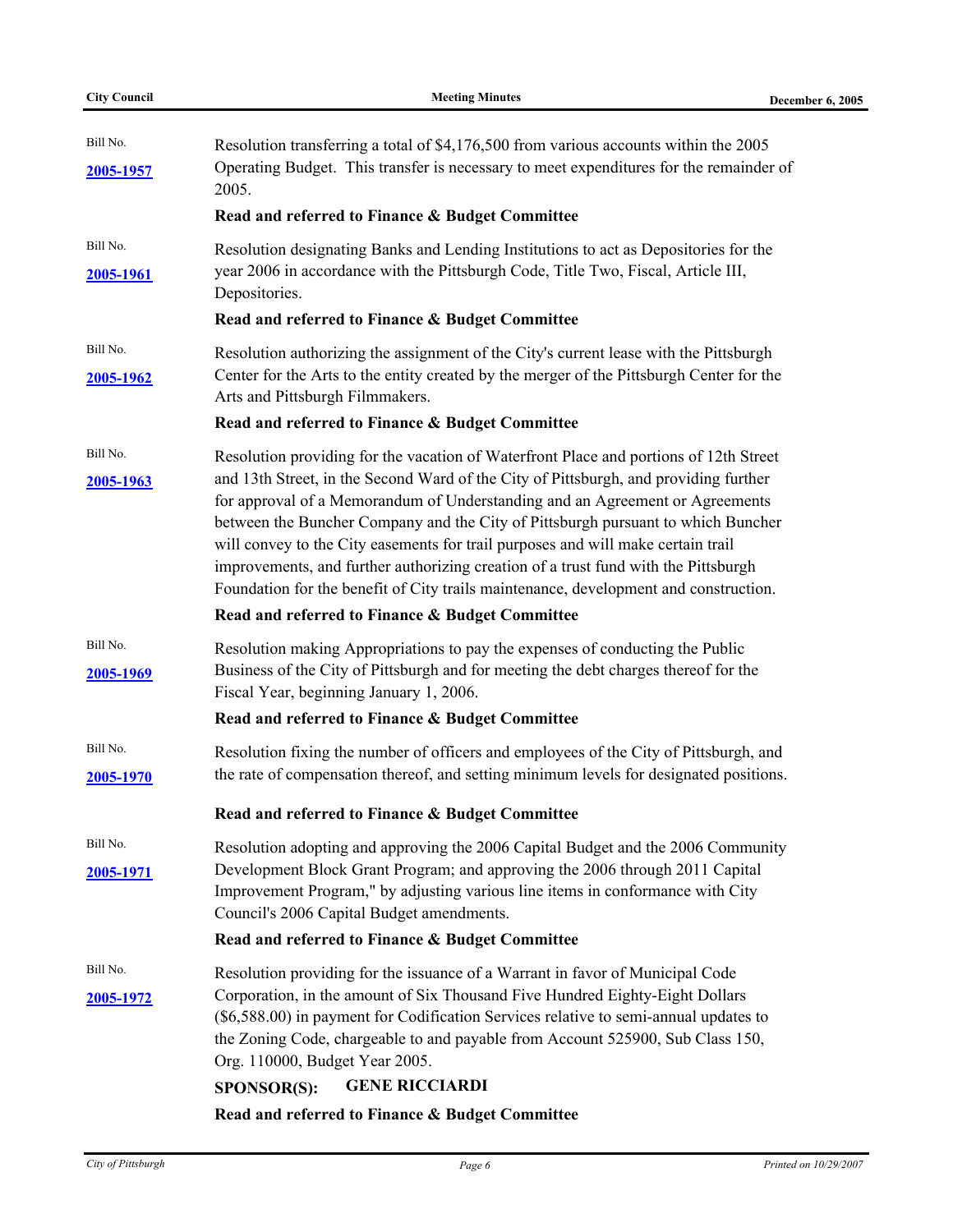Bill No. **[2005-1973](http://legistar.city.pittsburgh.pa.us/detailreport//matter.aspx?key=8054)** entitled, "Resolution providing for an Agreement or Agreements, or use of existing Resolution further amending Resolution No. 121 of 2003, effective March 14, 2003 Agreements and/or a Contract or Contracts, or use of existing Contracts, and for the purchase of materials, supplies, equipment, and/or services for various projects in connection with City Council's 2003 Community Needs Program; and providing for the payment of the costs thereof," by amending various line items in Council District 6.

**SPONSOR(S): SALA UDIN**

**Read and referred to Finance & Budget Committee**

# **REPORTS OF COMMITTEE - FINAL ACTION**

# **MR. SHIELDS PRESENTS COMMITTEE ON FINANCE & BUDGET**

| Bill No.  | Report of the Committee on Finance and Budget for November 30, 2005.                                                                                                                                                                         |
|-----------|----------------------------------------------------------------------------------------------------------------------------------------------------------------------------------------------------------------------------------------------|
| 2005-1949 |                                                                                                                                                                                                                                              |
|           | <b>Read, Received and Filed</b>                                                                                                                                                                                                              |
| Bill No.  | Resolution authorizing the Mayor and the City Solicitor to enter into an agreement or                                                                                                                                                        |
| 2005-1860 | agreements for the hiring of Towers Perrin to assist with labor negotiations at a cost<br>not to exceed \$25,000.00 (Twenty-Five Thousand Dollars).                                                                                          |
|           | This Matter was Passed Finally on the Consent Agenda.                                                                                                                                                                                        |
| Bill No.  | Resolution authorizing the Mayor and the City Solicitor to enter into an agreement or                                                                                                                                                        |
| 2005-1861 | agreements for the hiring of Klett Rooney Lieber & Schorling at a cost not to exceed<br>\$25,000.00 (Twenty-Five Thousand Dollars).                                                                                                          |
|           | This Matter was Passed Finally on the Consent Agenda.                                                                                                                                                                                        |
| Bill No.  | Resolution authorizing the Mayor and the City Solicitor to enter into an agreement or                                                                                                                                                        |
| 2005-1862 | agreements for the hiring of LHV Financial Advisors (David Volpe) an expert witness<br>to testify on behalf of the City of Pittsburgh in a lawsuit with the City Controller at a<br>cost not to exceed \$50,000.00 (Fifty Thousand Dollars). |
|           | This Matter was Passed Finally on the Consent Agenda.                                                                                                                                                                                        |
| Bill No.  | Resolution providing that the City of Pittsburgh enter into professional service                                                                                                                                                             |
| 2005-1900 | Agreement(s) and/or Contract(s) with consultants and/or service providers for                                                                                                                                                                |
|           | professional services in connection with Civil Service and MPOETC required<br>assessment and evaluation of Police Officer Recruit candidates, and providing for<br>payment of the cost thereof, not to exceed \$13,600.                      |
|           | This Matter was Passed Finally on the Consent Agenda.                                                                                                                                                                                        |
| Bill No.  | Resolution providing that the City of Pittsburgh enter into professional service                                                                                                                                                             |
| 2005-1901 | Agreement(s) and/or Contract(s) for the upgrade of the Department of Personnel and                                                                                                                                                           |
|           | Civil Service Commission's existing automated applicant management system<br>software. The upgrade will enable the City of Pittsburgh to employ an on-line                                                                                   |
|           | application system for accepting and processing employment applications and requests                                                                                                                                                         |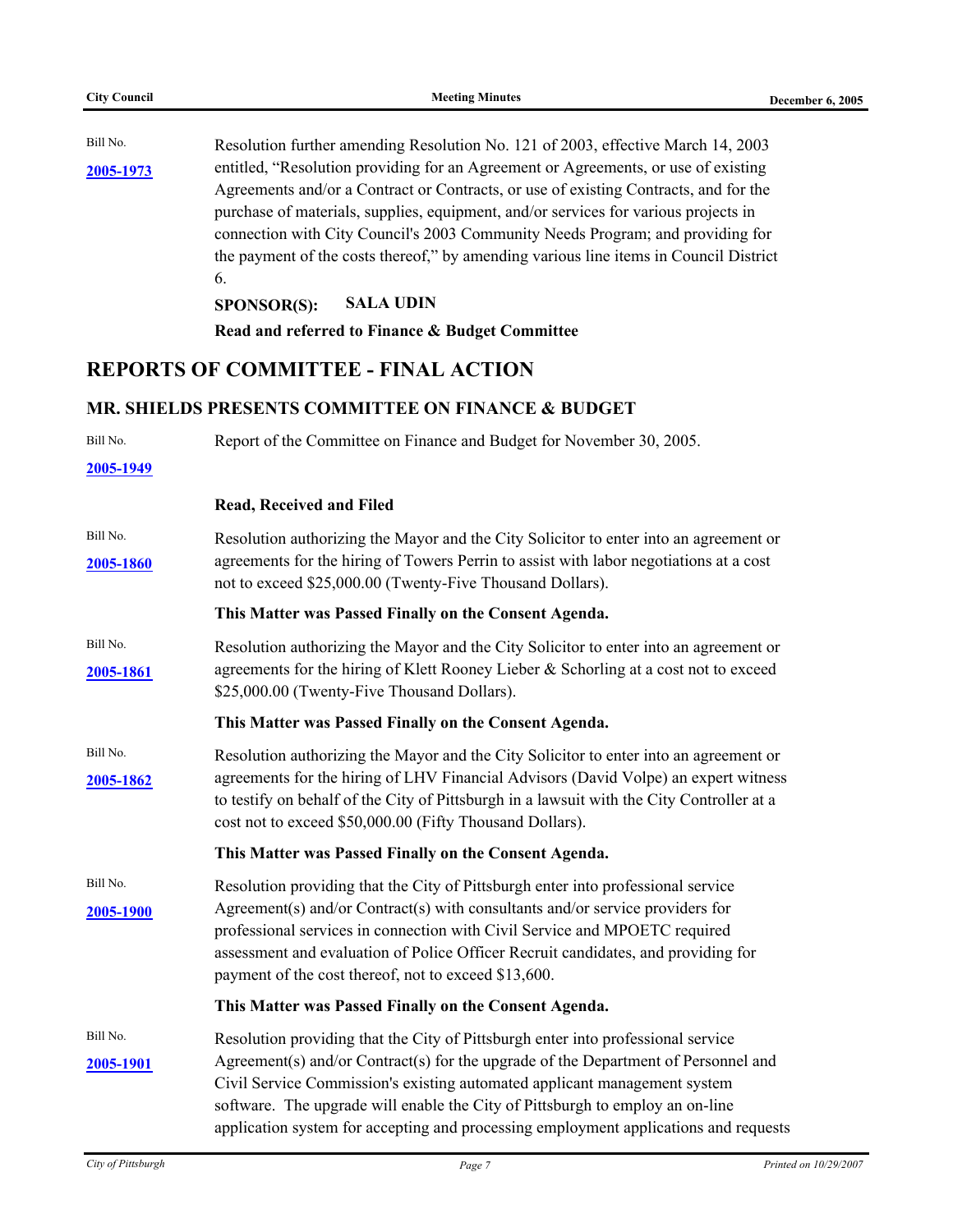for job notifications and providing for payment of the cost thereof, not to exceed \$40,350.

#### **This Matter was Passed Finally on the Consent Agenda.**

Bill No. **[2005-1902](http://legistar.city.pittsburgh.pa.us/detailreport//matter.aspx?key=7981)** Resolution further amending and supplementing Resolution No. 258, effective April 26, 2000, as amended, entitled "Providing for an Agreement or Agreements, or use of existing Agreements and/or a Contract or Contracts, or use of existing Contracts, and for the purchase of materials, supplies, equipment, and/or services for various projects in connection with the Neighborhood Needs Program in Council District 1; and providing for the payment of the costs thereof," by adding "Washburn Square Housing Development" \$50,000. Total amount of all projects not to exceed \$808,895.42.

#### **This Matter was Passed Finally on the Consent Agenda.**

Bill No. **[2005-1903](http://legistar.city.pittsburgh.pa.us/detailreport//matter.aspx?key=7982)** "Providing for an Agreement or Agreements, or use of existing Agreements and/or a Resolution further amending Resolution No. 230, effective April 19, 2000, entitled Contract or Contracts, or use of existing Contracts, and for the purchase of materials, supplies, equipment, and/or services for various projects in connection with the Neighborhood Needs Program in Council District 4; and providing for the payment of the costs thereof," by adding "P.W.S.A. District 4 Projects" \$20,512.80 and by decreasing "Bon Air Playground" by \$3,994.39. Total of all projects is not to exceed \$970,000.00

#### **This Matter was Passed Finally on the Consent Agenda.**

Bill No. **[2005-1904](http://legistar.city.pittsburgh.pa.us/detailreport//matter.aspx?key=7983)** "Providing for an agreement with Creative Information Management Concepts, Inc. to Resolution amending Resolution No. 535, effective November 12, 2004, entitled redesign the YP Connection Website" by changing the contractor to Pittsburgh Public Schools.

#### **This Matter was Passed Finally on the Consent Agenda.**

Bill No. **[2005-1905](http://legistar.city.pittsburgh.pa.us/detailreport//matter.aspx?key=7984)** to enter into an agreement with the Pittsburgh Public Schools to provide prevention Resolution authorizing the Mayor and the Director of the Department of Public Safety and intervention services to gang involved youth or youths who could potentially become involved with gangs. Cost not to exceed \$110,000.00.

#### **This Matter was Passed Finally on the Consent Agenda.**

Bill No. **[2005-1906](http://legistar.city.pittsburgh.pa.us/detailreport//matter.aspx?key=7985)** Planning, on behalf of the City of Pittsburgh, to enter into a Data Sharing Agreement Resolution authorizing the Mayor and the Director of the Department of City with the Pittsburgh Partnership for Neighborhood Development ("PPND"), a non-profit corporation located at Regional Enterprise Tower, 425 Sixth Avenue, Suite 1740, Pittsburgh, PA 15219 for the sharing of certain proprietary information. (Presented by Mr. Shields and Mr. Peduto)

#### **This Matter was Passed Finally on the Consent Agenda.**

Bill No. **[2005-1917](http://legistar.city.pittsburgh.pa.us/detailreport//matter.aspx?key=7996)** agreement or agreements, or the use of existing contracts or agreements to purchase Resolution authorizing the City Controller to enter into a contract or contracts, computer equipment at a cost not to exceed seven thousand dollars (\$7,000.00) and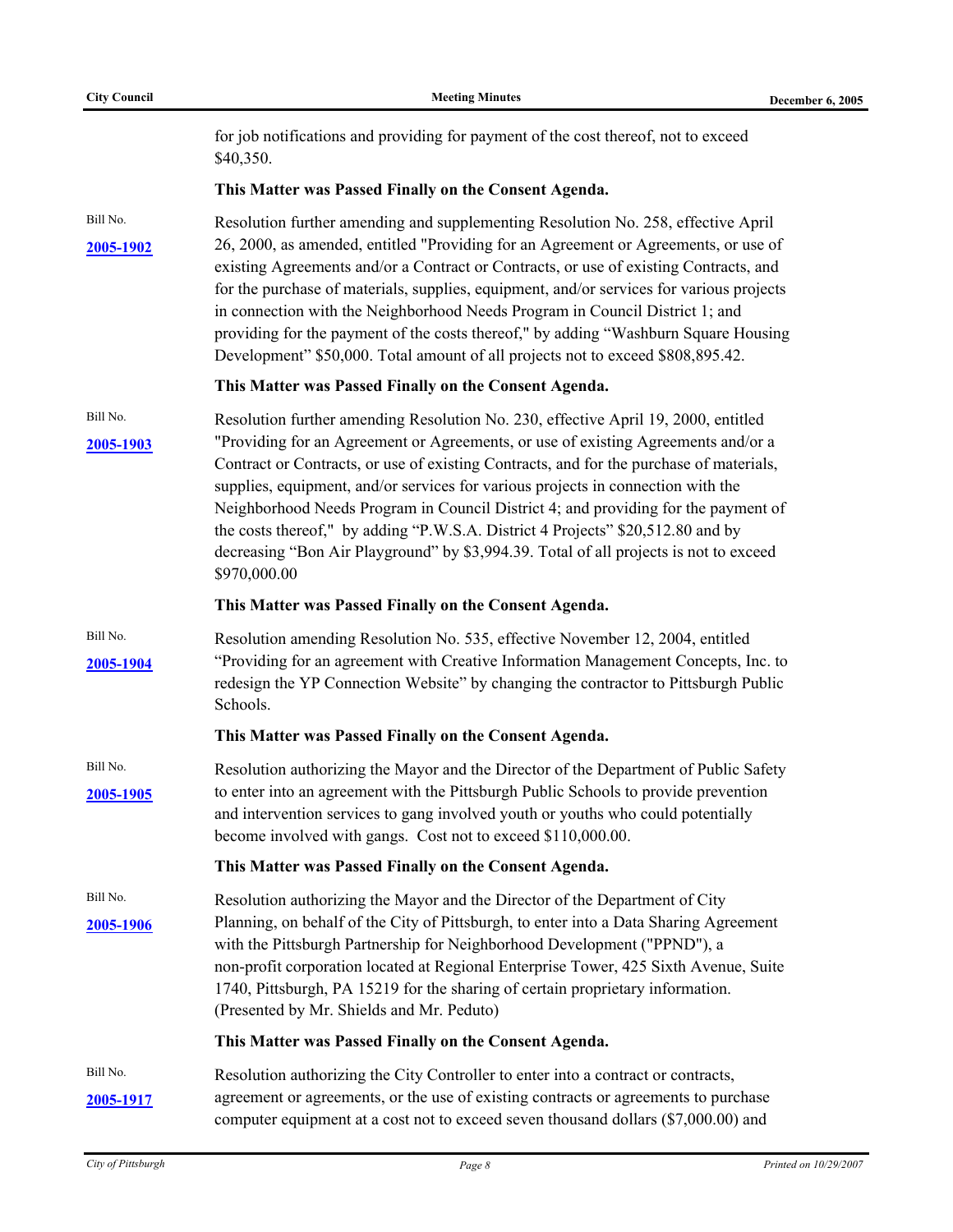providing for the payment of the cost thereof.

**This Matter was Passed Finally on the Consent Agenda.**

### **Passed The Consent Agenda**

### **A motion was made, including all the preceding items marked as having been adopted on the Consent Agenda. The motion carried by the following vote:**

**Votes:** Ayes: 9 - Mr. Bodack, Ms. Carlisle, Mr. Deasy, Mr. Motznik, Mr. Peduto, Mr. Shields, Mr. Ricciardi, Mr. Udin and Mr. Ravenstahl Noes: 0 Abstentions: 0

# **MR. DEASY PRESENTS COMMITTEE ON PUBLIC WORKS & ENVIRONMENTAL SERVICES**

Bill No. **[2005-1950](http://legistar.city.pittsburgh.pa.us/detailreport//matter.aspx?key=8031)** Report of the Committee on Public Works and Environmental Services for November 30, 2005.

#### **Read, Received and Filed**

#### Bill No. **[2005-1907](http://legistar.city.pittsburgh.pa.us/detailreport//matter.aspx?key=7986)** Unnamed Ways in the 15th Ward, 5th Council District, of the City of Pittsburgh Resolution vacating a portion of Tasso Street, Bristol Street, Chambers Way and

### **A motion was made that this matter be Passed Finally. The motion carried by the following vote:**

**Votes:** Ayes: 9 - Mr. Bodack, Ms. Carlisle, Mr. Deasy, Mr. Motznik, Mr. Peduto, Mr. Shields, Mr. Ricciardi, Mr. Udin and Mr. Ravenstahl Noes: 0 Abstentions: 0

#### **MR. UDIN PRESENTS COMMITTEE ON PLANNING, ZONING & LAND USE**

| Bill No. | Report of the Committee on Planning, Zoning and Land Use for November 30, 2005. |  |
|----------|---------------------------------------------------------------------------------|--|
|----------|---------------------------------------------------------------------------------|--|

**[2005-1951](http://legistar.city.pittsburgh.pa.us/detailreport//matter.aspx?key=8032)**

#### **Read, Received and Filed**

Bill No. **[2005-1827](http://legistar.city.pittsburgh.pa.us/detailreport//matter.aspx?key=7900)** 902.03 - Zoning Map by changing from UI / Urban Industrial to SP-3 / Specially Ordinance amending the Pittsburgh Code, Title Nine, Zoning Article III, Section Planed District #3: Public Safety Complex certain property located at 704 Second Ave, also known as lot 2-P-122 in the Allegheny Block and Lot system, 1st Ward, City of Pittsburgh.

### **A motion was made that this matter be Passed Finally. The motion carried by the following vote:**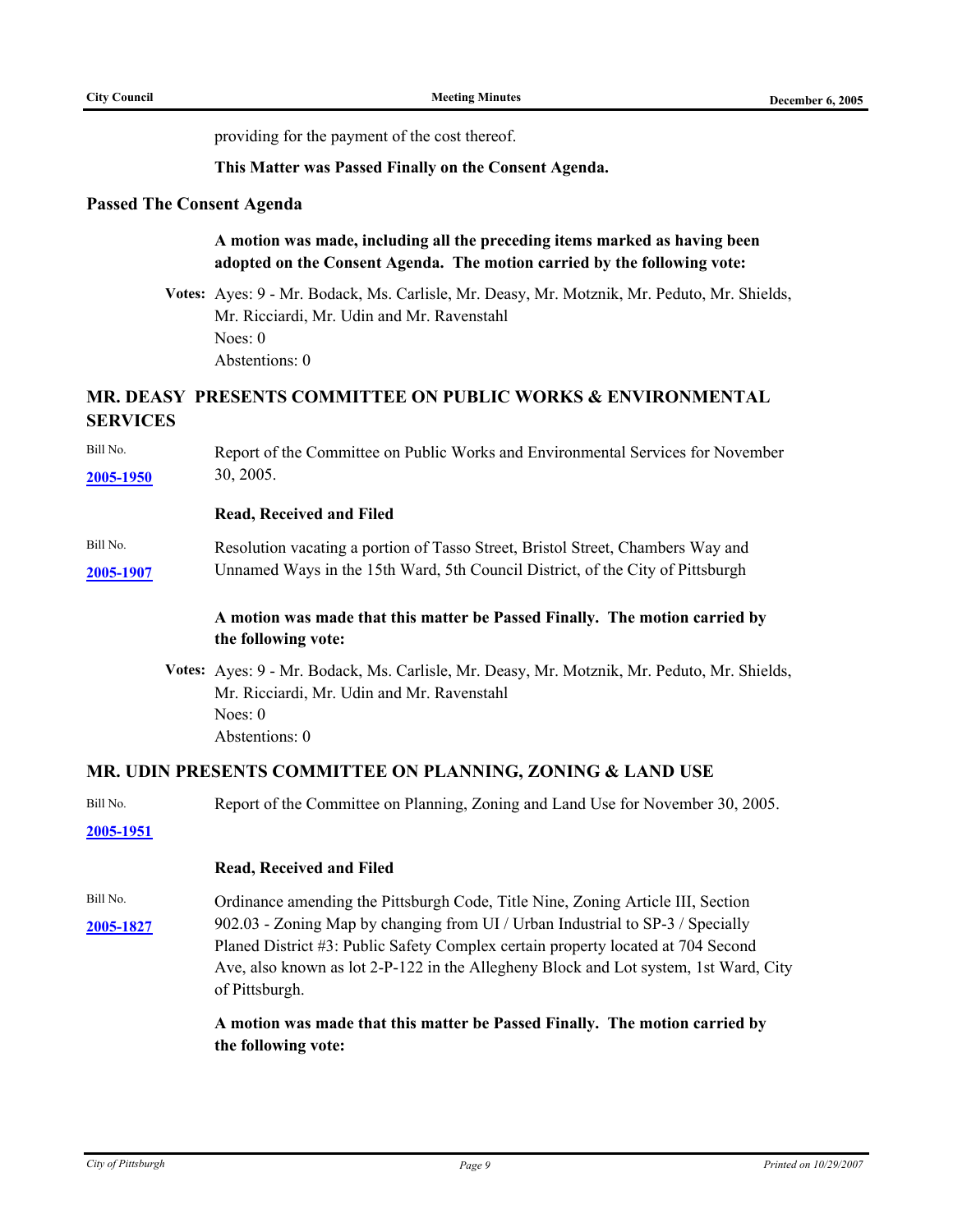**Votes:** Ayes: 9 - Mr. Bodack, Ms. Carlisle, Mr. Deasy, Mr. Motznik, Mr. Peduto, Mr. Shields, Mr. Ricciardi, Mr. Udin and Mr. Ravenstahl Noes: 0 Abstentions: 0

# **MS. CARLISLE PRESENTS COMMITTEE ON HOUSING, ECONOMIC DEVELOPMENT & PROMOTION**

Bill No. **[2005-1952](http://legistar.city.pittsburgh.pa.us/detailreport//matter.aspx?key=8033)** November 30, 2005. Report of the Committee on Housing, Economic Develpment and Promotion for

#### **Read, Received and Filed**

Bill No. **[2005-1908](http://legistar.city.pittsburgh.pa.us/detailreport//matter.aspx?key=7987)** Providing for the filing of a Community Development statement by the City of Resolution amending Resolution No. 256, effective May 5, 2005, as entitled, Pittsburgh with the U.S. Department of HUD for a grant in connection with the 2005 Community Development Block Grant Program; providing for the execution of grant contracts and for the filing of other data providing for required assurances; providing for execution of payment vouchers on letter of credit and for certification of authorized signature; the deposit of the funds in a bank account and providing for the payment of expenses within categories", so as to reprogram funds in Public Works from "Southside Market House" (-75,000), "South Highland Avenue Bridge" (-200,000), "Neighborhood Street Improvement" (-200,000), "Bridge Inspection Program" (-175,000); "Traffic Signal Maintenance Program" (-150,000), and "Penn Avenue Design" (-120,000) to Public Safety "Fire Protection Equipment" (+ 920,000)

### **A motion was made that this matter be Passed Finally. The motion carried by the following vote:**

**Votes:** Ayes: 11 - Mr. Bodack, Ms. Carlisle, Mr. Deasy, Mr. Motznik, Mr. Peduto, Mr. Ravenstahl, Mr. Shields, Mr. Ricciardi, Mr. Udin, Mr. Ricciardi and Mr. Ravenstahl Noes: 0 Abstentions: 0

### **MR. BODACK PRESENTS COMMITTEE ON PUBLIC SAFETY SERVICES**

Bill No. Report of the Committee on Public Safety Services for November 30, 2005.

**[2005-1953](http://legistar.city.pittsburgh.pa.us/detailreport//matter.aspx?key=8034)**

#### **Read, Received and Filed**

Bill No. [2005-1916](http://legistar.city.pittsburgh.pa.us/detailreport//matter.aspx?key=7995) the purchase of fire protection equipment (uniforms) and related accessories for the Resolution providing for a Contract or Contracts, or the use of existing Contracts for Fire Bureau at a cost not to exceed Nine Hundred and Twenty Thousand Dollars (\$920,000.00) and providing for the payment thereof.

# **A motion was made that this matter be Passed Finally. The motion carried by the following vote:**